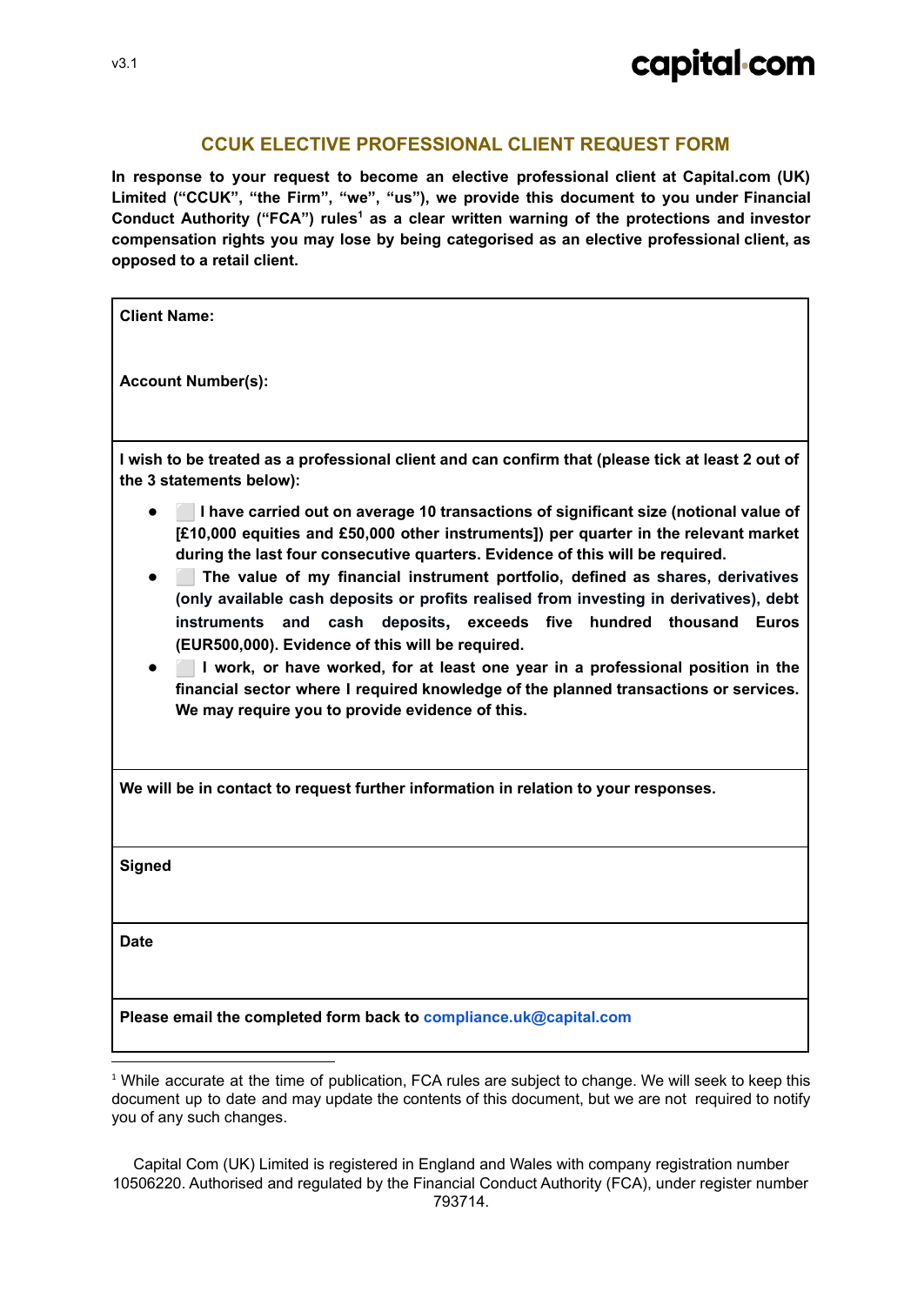# capital com

### **LOSS OF PROTECTION NOTICE**

To the extent that you have been categorised as a professional client, you will lose the protections afforded to retail clients under the rules of the Financial Conduct Authority ("FCA").

Although the below list is not exhaustive, the following are the main protections which you will lose:

**Communication and understanding of risk** – The way in which we communicate with you as a professional client may differ, this includes the risk warnings we display to you, the communication we have with you regarding financial promotions and the sophistication of the language we use when communicating with you.

**Risk Warnings** - The Firm will not be required to provide you with any standardised risk warning that may be introduced in the future that relate to transactions in any of our products.

**Prior Disclosure of Charges** - The Firm will not be required to inform you of the charges applicable to the services we will be providing, although it is our practice to do so.

**Best Execution** – The factors we consider when determining the delivery of Best Execution may differ between retail and professional clients.

**Products and appropriateness** – We will consider your knowledge and experience as a Professional trader when assessing how appropriate a product is for you.

**Negative Balance Protection** – As a professional client you will be responsible for making additional payments should your account fall into a negative balance for any positions with leverage higher than 50:1. You could lose more than the sum you have invested when trading CFDs. The Company reserves the right to withdraw negative balance protection completely, should it deem necessary, but will inform you of this before doing so. Further details can be found here [https://trade.capital.com/docs/client\\_categorisation\\_policy\\_fca\\_capital\\_com.pdf.](https://trade.capital.com/docs/client_categorisation_policy_fca_capital_com.pdf)

**Leverage** – Retail clients have restrictions to leverage of between 30:1 and 5:1. Professional clients will not have these restrictions, but it should be noted that higher leverage can work against investors and magnify losses.

**Client Money** – Where your funds are subject to a TTCA with you, full ownership of the money is transferred to us for the purpose of covering your obligations. Accordingly, your funds subject to TTCA are not treated as 'Client Money' for the purposes of the FCA's Client Money Rules and will not be segregated from the money held in our bank account(s) and may be used in the course of our business. In the event of our insolvency, you will rank as a general creditor in respect of any funds subject to TTCA. We will not be liable for the solvency, acts or omissions of any bank or other third-party holding your money. You may notify us at any time that you do not wish for us to treat the money held in your trading account(s) in this manner but that may mean that we can no longer provide the same services to you.